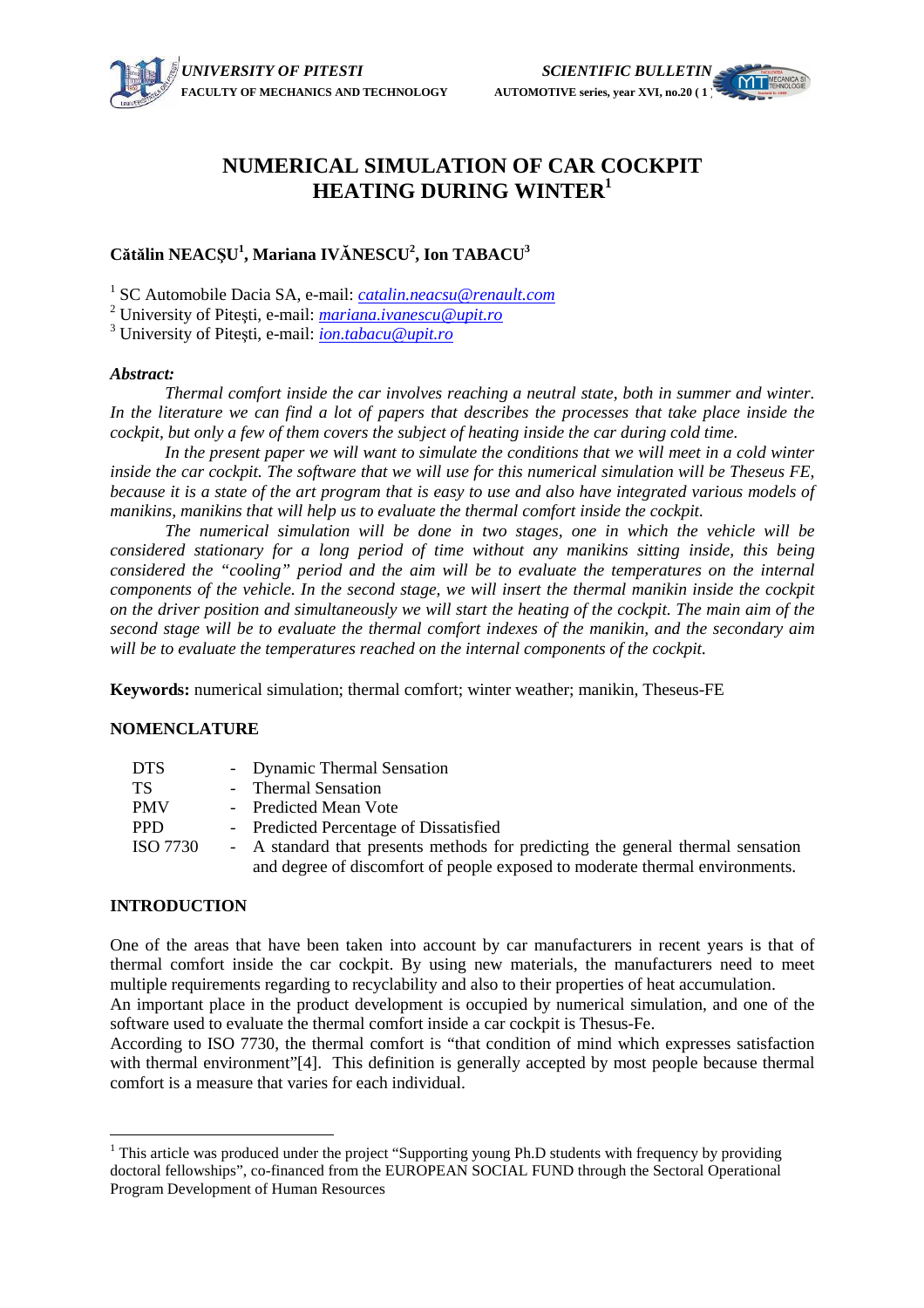Evaluation of thermal comfort depends on a number of physical parameters such as air velocity, temperature, humidity.

The integration in the stages of development of the numerical simulation allows us, based on a simplified model of the car to establish conditions regarding heating processes and also air flow distributions.

Therefore, the complete 3D simulation of car cockpit allows us to observe the thermal comfort changes in different situations, with various external and internal conditions.

# **NUMERICAL SIMULATION**

For the numerical simulation we have used the interior geometry of a mid size car. The geometry was pre-processed with ANSA software and then imported in Theseus-Fe where we have established material properties, internal and external boundary conditions and also the period simulated. Then, the results obtained after calculation were post-processed using Theseus-Fe.

The simulation will be divided in two stages. In the first stage we will consider that the car is exposed in a cold environment for a period of time. The second stage begins immediately after the first and is characterized putting the manikin inside the car, and starting the heating unit.

The duration of the first stage will be 60 minutes, while the second stage will last only 30 minutes.

#### **Model creation**

As we mentioned earlier, for the numerical simulation we will use the geometry of a mid-sized car. Because our aim is to evaluate only the comportment of the cockpit and passenger, we will keep just the parts that compose the interior.

The pre-processing of the geometry was done using ANSA software, obtaining a number of about 48000 elements with an average size of 30mm and distributed in 41 groups. For the second stage of the simulation, we will integrate the Fiala-Fe manikin in the geometry of the car. The Fiala-Fe manikin alone has a number of 8365 elements divided in 48 groups, each group representing a body-part. In figures 1 and 2 are presented the finite element model of the car and the finite element model of the Fiala-Fe manikin.



Figure 1. Section through the thermal finite element model of the vehicle with manikin inside



Figure 2. Fiala-Fe manikin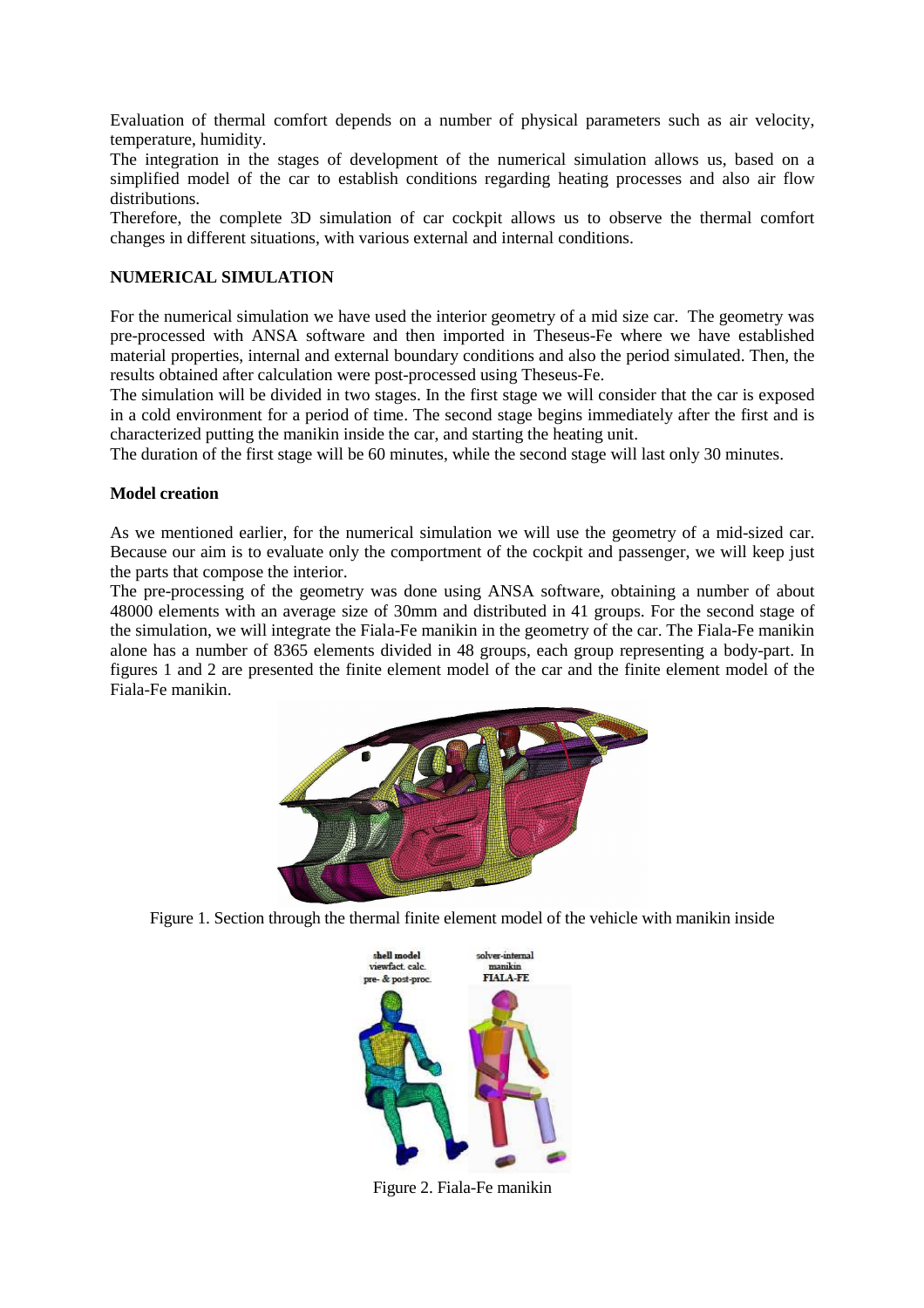#### **Boundary conditions**

The boundary conditions applied to the model are divided into external boundary conditions and internal boundary conditions[3].

The external boundary conditions refer to parameters such: exterior temperature and humidity, sun position characterized by altitude and azimuth angle[8], direct and diffuse sun intensity and sky temperature.

Theseus FE contains a few scenarios regarding external boundaries, each one characterized by specific values. In our simulation will use the scenario called "Alpen Winter"[10], with the characteristics presented in the table 1. These external boundaries will be used in both stages of the numerical simulation. As an initial boundary condition, we will consider that the temperature at moment 0 on all the car interior components equals to 0°C.

| <b>Parameter</b>      | <b>Value</b>                           | <b>Parameter</b>            | Value                                   |
|-----------------------|----------------------------------------|-----------------------------|-----------------------------------------|
| Direct sun intensity  | $0$ [W/m <sup>2</sup> ]                | Environment temperature     | $-20$ [ $^{\circ}$ C]                   |
| Diffuse sun intensity | $75$ [W/m <sup>2</sup> ]               | Environment humidity        | 80[%]                                   |
| Sun azimuth angle     | $180$ <sup>[<math>\circ</math></sup> ] | Sky temperature             | $-30$ <sup>[<math>\circ</math></sup> C] |
| Sun altitude angle    | $22[^{\circ}]$                         | Initial cockpit temperature | $0[^{\circ}C]$                          |

Table 1. External boundaries used for the simulation

The internal boundary conditions are represented by the air temperature and flow rate provided by the heating system of the car. For the first stage of the simulation, the heating system will not work, so we will not have any internal boundary conditions. In the second stage, where we will consider also a manikin inside the car, we will start the heating system. The flow rate and temperature of the air are presented in table 2.

| Time[min]           | 60    | 65        | 70           | 70<br>. | 80   | 85   | 90   |
|---------------------|-------|-----------|--------------|---------|------|------|------|
| Flow rate $[m^3/s]$ | 0.078 | ${0.078}$ |              |         |      |      |      |
| Temperature[°C]     | $-20$ | 1 J . 1   | 275<br>ن ایپ | 34.2    | 38.5 | 39.6 | 40.2 |

Table 2. Internal boundary conditions

The materials used for the internal components of the car are standard materials, provided by Theseus-Fe. In [9], we have seen that a slight change in material properties may have a great impact on the overall temperature distribution. In case of [9] we have changed only the glass properties.

### **Manikin characteristic**

As we stated earlier, for the thermal comfort evaluation we will use the manikin provided with the Theseus-Fe software, called Fiala-FE. The manikin provides all the thermophysiological effects of the human body model. For the mathematical point of view, the human organism can be separated into two interacting systems of thermoregulation: the controlling active system and the controlled passive system. In figure 3, there are presented the layers that form the interior of the manikin, first a general view of each body part, then a presented section through a body part. Here we can see that the manikin contains a layer that represents the clothing



of manikin. [2], [7] Figure 3. Discretization of the thermo-physiological of manikin. [2], [7] manikin Fiala FE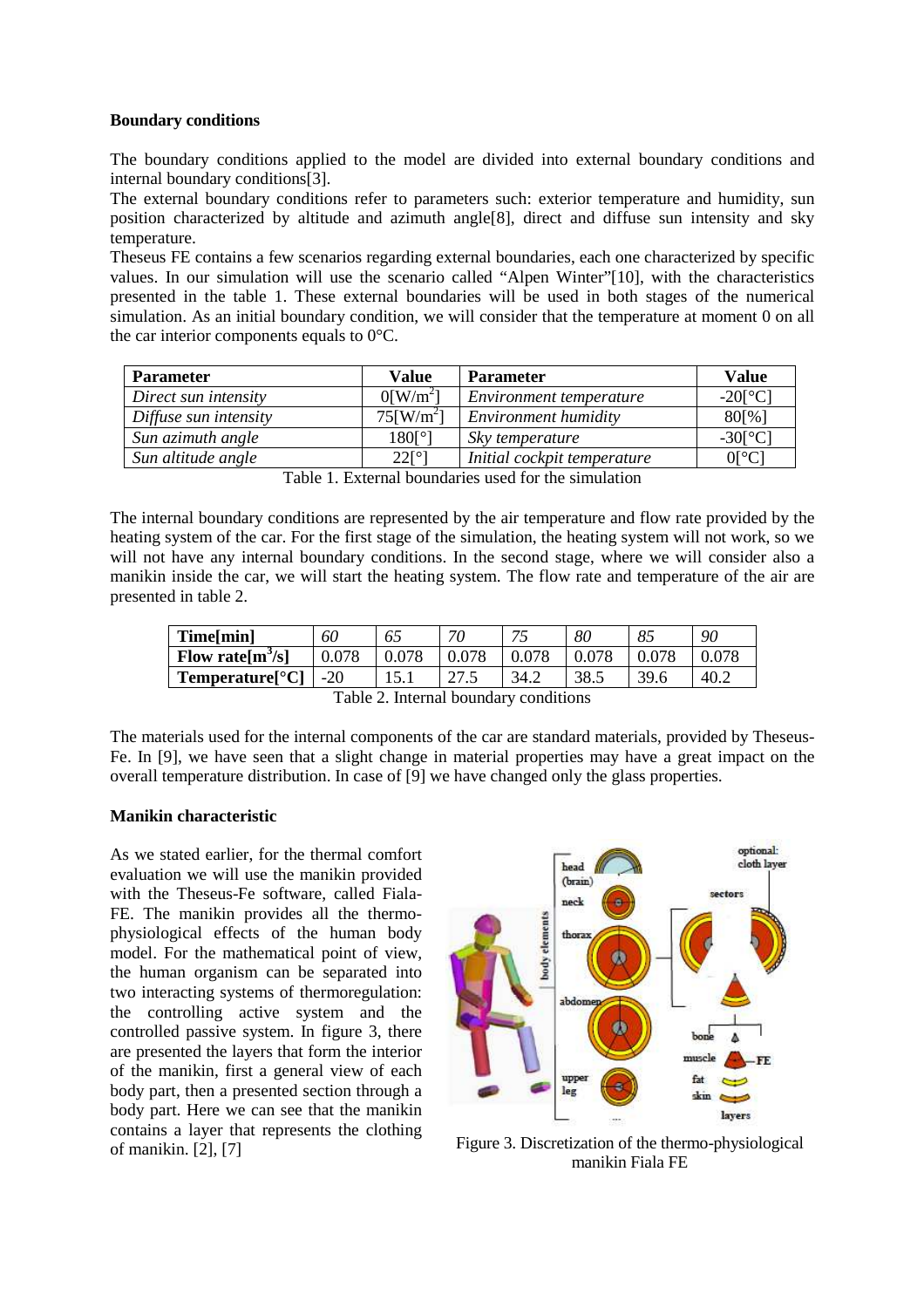In Theseus database [10] exists materials that simulates the clothing of manikin with various clothes. Because we will simulate winter cold weather, we must equip the manikin with clothes that characterize that season. Given that, we must define the insulation provided by clothes. For the given manikin we will want to compute the PMV, TS, DTS and ISO 7730 thermal comfort indexes [5],[6]. In table 3 are given the characteristics that must be introduced in Theseus for both manikins: driver and rear place passenger.

| <b>Parameter</b>            | Value |
|-----------------------------|-------|
| Clothing insulation for PMV | 1.32  |
| Activity level              |       |

Table 3. Manikins characteristics

# **RESULTS**

Next we will present the results obtained following the numerical simulation. In table 4 are presented the temperature values obtained for the air inside the cockpit, during the first stage of the simulation, and in figure 5 the temperature values for the second stage of the simulation. In figure 4 the graphic including the values that characterize the temperature of air introduced.

| Time/min                                    |                                             |  | 40     |      |
|---------------------------------------------|---------------------------------------------|--|--------|------|
| $\mid$ Temperature $\mid \, ^{\circ}C \mid$ | $-3.5$   $-5.9$   $-7.9$   $-9.6$   $-10.9$ |  |        | -120 |
| — 11                                        |                                             |  | $\sim$ |      |

Table 4. Temperature values for the first 60 minutes

| Time/min                                                            |  |  |  |  |  |  |  |  |
|---------------------------------------------------------------------|--|--|--|--|--|--|--|--|
| Temperature $[°C]$   -12.0   3.2   12.8   18.8   23.0   25.2   26.6 |  |  |  |  |  |  |  |  |
| $Table 5$ Tomparature values for the society heating                |  |  |  |  |  |  |  |  |





Figure 4. Cockpit temperature and introduces air temperature variations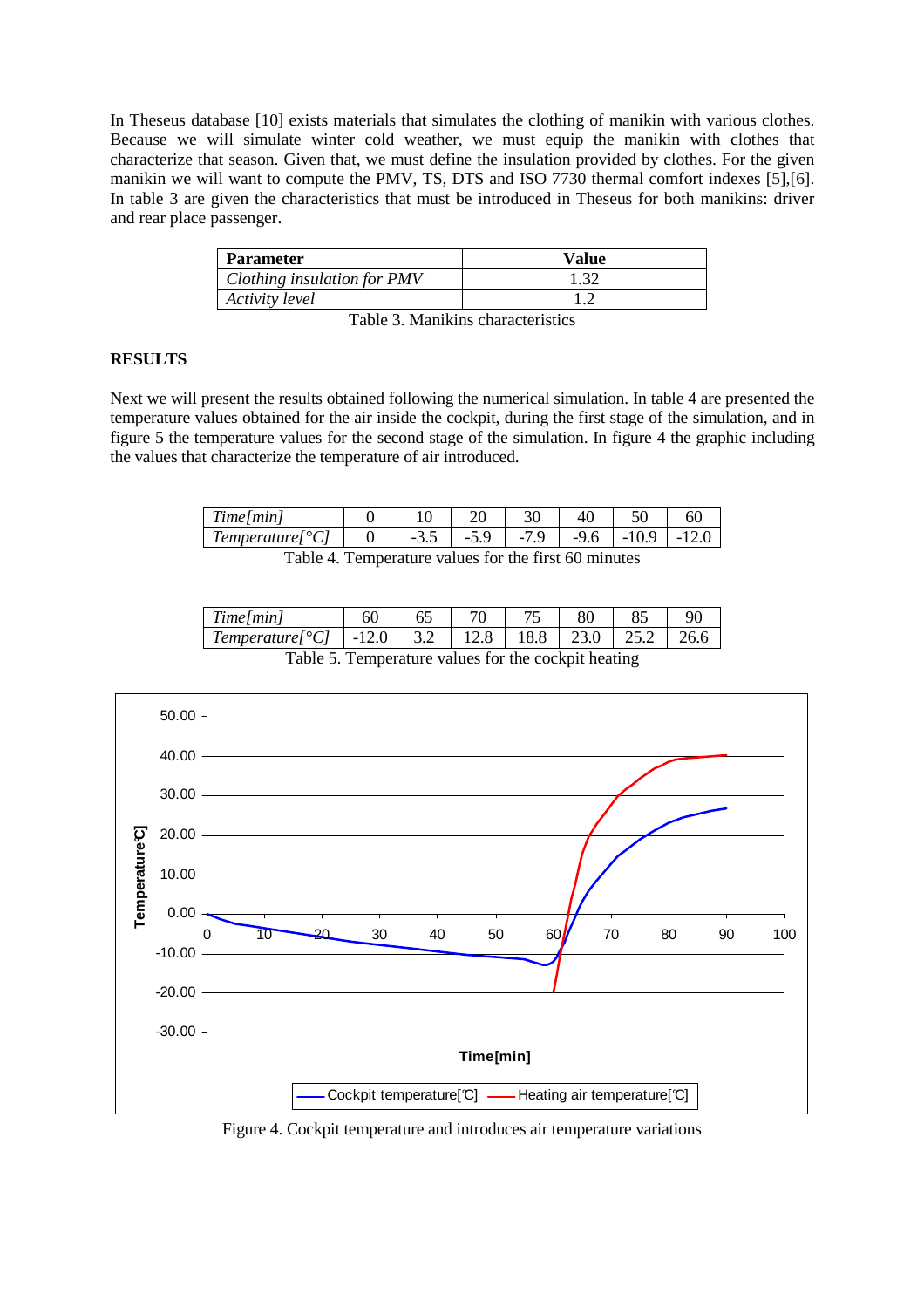The Theseus Fe software has integrated functions that help finding directly the comfort indices: DTS, TS, PMV and PPD which are presented in table 6 and figure 7 for the driver and in table 7 and figure 8 for the rear passenger.

| Time/min   | 60       | 65      | 70      | 75      | 80      | 85      | 90      |
|------------|----------|---------|---------|---------|---------|---------|---------|
| <b>DTS</b> | $0.00\,$ | $-2.61$ | $-2.37$ | $-1.88$ | $-1.47$ | $-1.18$ | $-0.98$ |
| <b>TS</b>  | $0.00\,$ | $-1.19$ | $-1.58$ | $-1.69$ | $-1.68$ | $-1.62$ | $-1.53$ |
| <b>PMV</b> | $-3.00$  | $-3.00$ | $-1.87$ | $-1.06$ | $-0.45$ | $-0.07$ | 0.18    |
| PPD[%]     | 100.00   | 99.60   | 70.81   | 28.78   | 9.24    | 5.11    | 5.70    |



Table 6. Thermal comfort indices for the driver

Figure 5. The variation of the comfort indices depending on time for driver

| Time/min   | 60       | 65      | 70      | 75      | 80      | 85      | 90      |
|------------|----------|---------|---------|---------|---------|---------|---------|
| <b>DTS</b> | 0.00     | $-2.60$ | $-2.33$ | $-1.80$ | $-1.32$ | $-1.07$ | $-0.87$ |
| <b>TS</b>  | $0.00\,$ | $-1.18$ | $-1.55$ | $-1.66$ | $-1.63$ | $-1.56$ | $-1.47$ |
| <b>PMV</b> | $-3.00$  | $-3.00$ | $-1.76$ | $-0.95$ | $-0.34$ | $-0.02$ | 0.27    |
| PPD[%]     | 100.00   | 99.37   | 65.24   | 24.16   | 7.49    | 5.01    | 5.58    |

Table 7. Thermal comfort indices for the rear passenger



Figure 6. The variation of the comfort indices depending on time for the rear passenger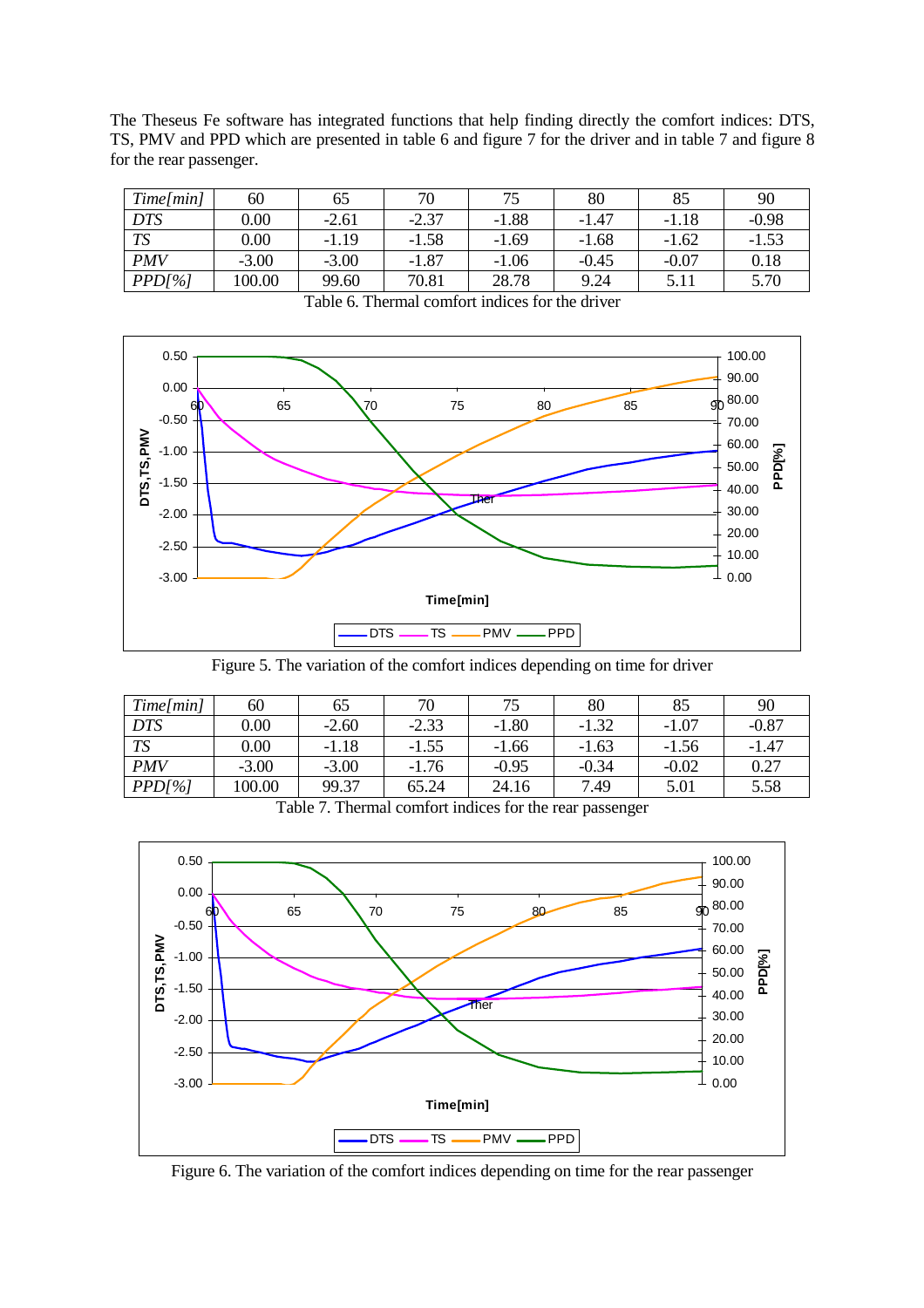

In figure 7 we can see the temperature distribution inside the compartment at different times of the simulation. In these pictures the manikins are not present, because we want to show also the contact zones between the manikins and the front and respectively the rear seat.

Figure 7. Temperature distribution inside the cockpit

In table 8 is presented the comfort scale according to ISO 7730 standard, and in figure 8 shows the distribution of the comfort index for each segment of manikin body after 80, 85 and 90 minutes, using the same comfort scale[1], [2].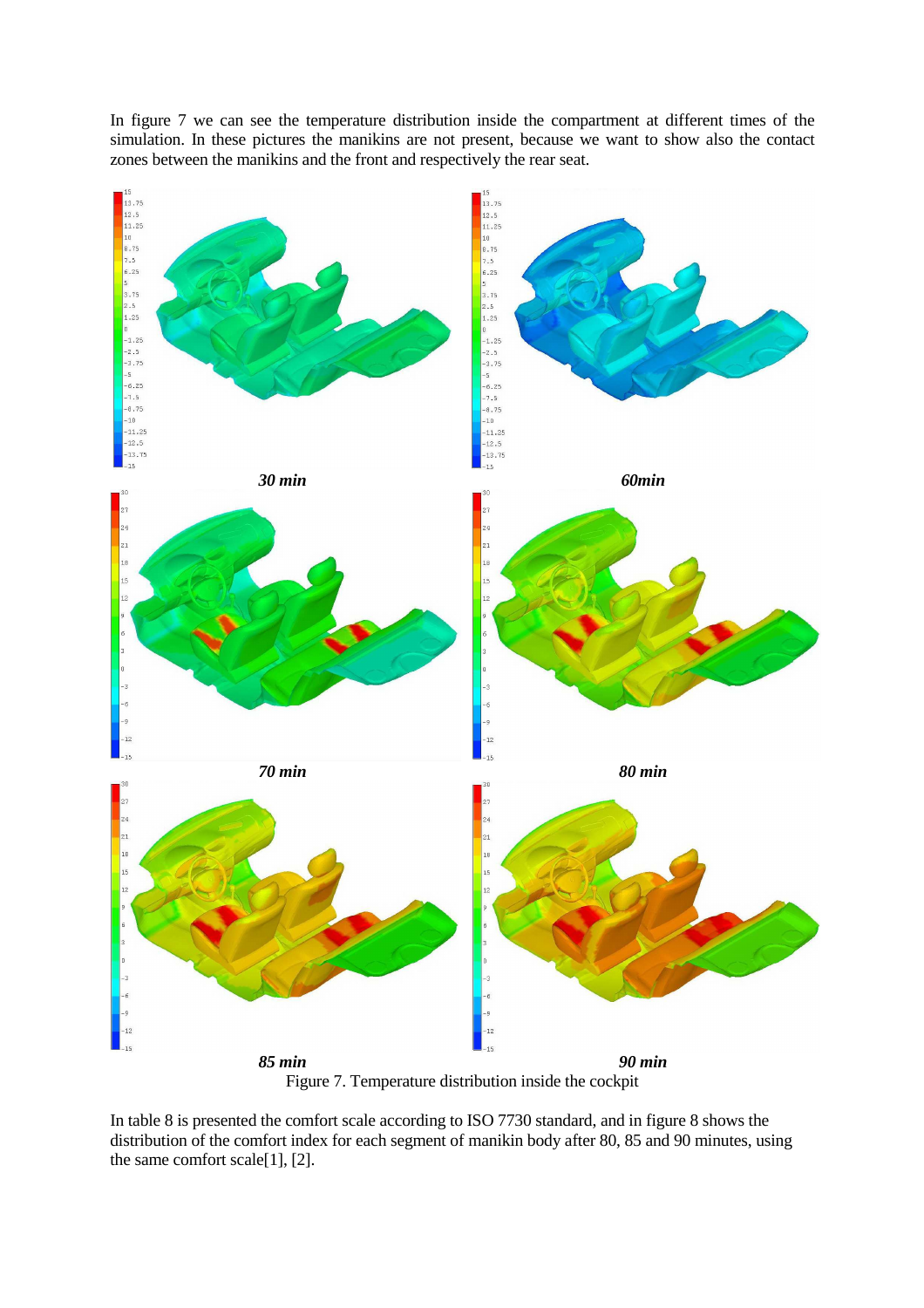

Figure 8. Comfort index on driver and passenger at different time steps according to ISO 7730